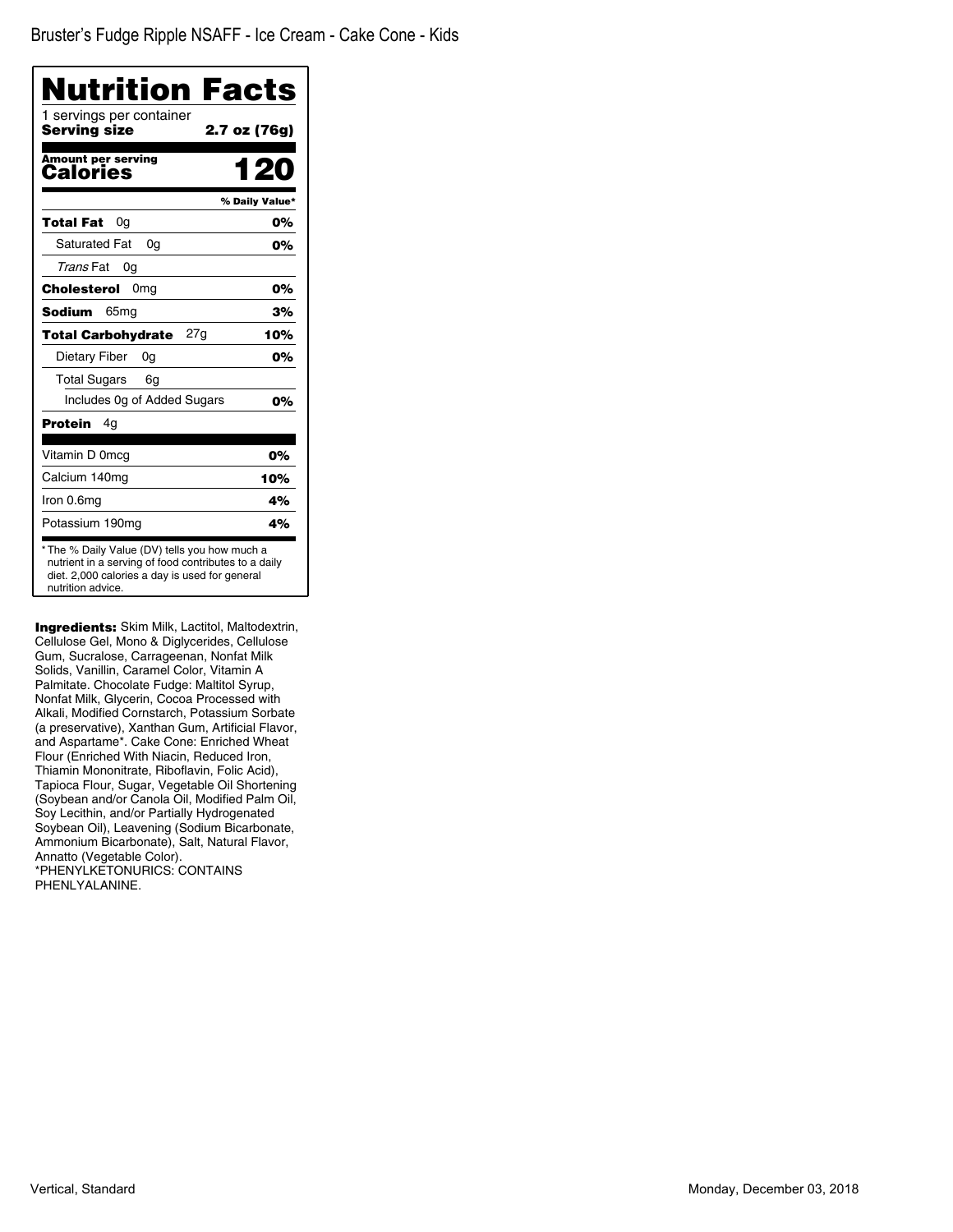| <b>Nutrition Facts</b><br>1 servings per container |                |
|----------------------------------------------------|----------------|
| Serving size                                       | 5.2 oz (146g)  |
| <b>Amount per serving</b><br>Calories              | 23             |
|                                                    | % Daily Value* |
| Total Fat<br>0a                                    | 0%             |
| <b>Saturated Fat</b><br>0a                         | 0%             |
| Trans Fat<br>0g                                    |                |
| Cholesterol<br>0 <sub>mg</sub>                     | 0%             |
| <b>Sodium</b><br>120 <sub>mg</sub>                 | 5%             |
| 48q<br><b>Total Carbohydrate</b>                   | 17%            |
| Dietary Fiber<br>$<$ 1g                            | 4%             |
| Total Sugars<br>11g                                |                |
| Includes Og of Added Sugars                        | 0%             |
| Protein<br>8g                                      |                |
| Vitamin D 0mcg                                     | 0%             |
| Calcium 270mg                                      | 20%            |
| Iron 0.8mg                                         | 4%             |
| Potassium 370mg                                    | 8%             |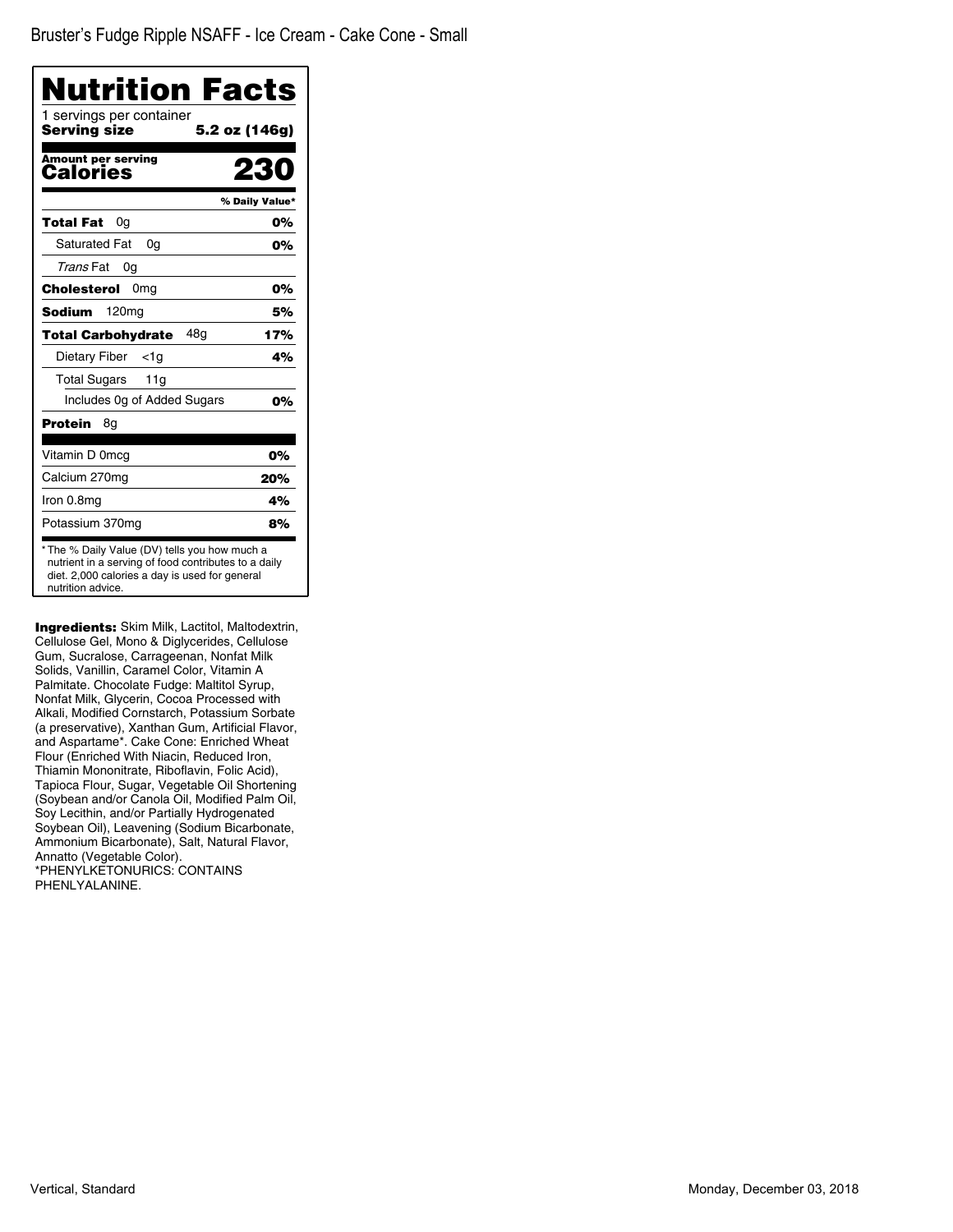| Nutrition Facts                                                                                                                                                              |                |
|------------------------------------------------------------------------------------------------------------------------------------------------------------------------------|----------------|
| 1 servings per container<br>Serving size<br>7.7 oz (216g)                                                                                                                    |                |
| <b>Amount per serving</b><br>Calories                                                                                                                                        | 330            |
|                                                                                                                                                                              | % Daily Value* |
| Total Fat<br>0a                                                                                                                                                              | 0%             |
| <b>Saturated Fat</b><br>0a                                                                                                                                                   | 0%             |
| Trans Fat<br>0a                                                                                                                                                              |                |
| 0 <sub>mg</sub><br>Cholesterol                                                                                                                                               | 0%             |
| Sodium<br>180 <sub>mg</sub>                                                                                                                                                  | 8%             |
| 70g<br><b>Total Carbohydrate</b>                                                                                                                                             | 25%            |
| Dietary Fiber<br>1g                                                                                                                                                          | 4%             |
| <b>Total Sugars</b><br>16g                                                                                                                                                   |                |
| Includes Og of Added Sugars                                                                                                                                                  | 0%             |
| Protein<br>11g                                                                                                                                                               |                |
| Vitamin D 0mcg                                                                                                                                                               | 0%             |
| Calcium 410mg                                                                                                                                                                | 30%            |
| Iron 1 mg                                                                                                                                                                    | 6%             |
| Potassium 560mg                                                                                                                                                              | 10%            |
| * The % Daily Value (DV) tells you how much a<br>nutrient in a serving of food contributes to a daily<br>diet. 2,000 calories a day is used for general<br>nutrition advice. |                |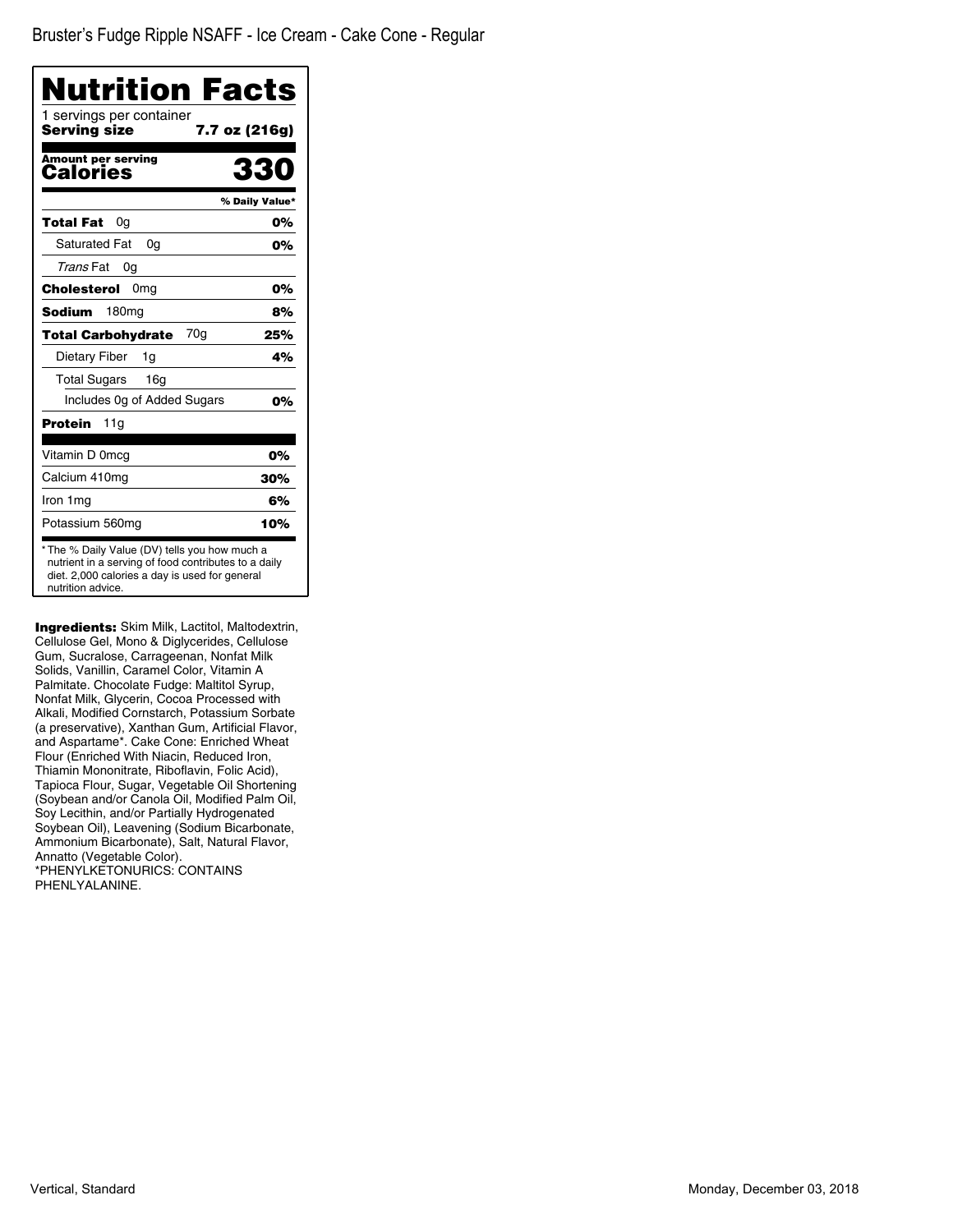| <b>Nutrition Facts</b>                                                                                                                                                       |                |
|------------------------------------------------------------------------------------------------------------------------------------------------------------------------------|----------------|
| 1 servings per container<br>Serving size<br>10.2 oz (286g)                                                                                                                   |                |
| <b>Amount per serving</b><br>Calories                                                                                                                                        | 430            |
|                                                                                                                                                                              | % Daily Value* |
| Total Fat<br>0a                                                                                                                                                              | 0%             |
| <b>Saturated Fat</b><br>0a                                                                                                                                                   | 0%             |
| Trans Fat<br>0g                                                                                                                                                              |                |
| Cholesterol<br>0 <sub>mg</sub>                                                                                                                                               | 0%             |
| 230 <sub>mg</sub><br>Sodium                                                                                                                                                  | 10%            |
| <b>Total Carbohydrate</b><br>92a                                                                                                                                             | 33%            |
| Dietary Fiber<br>2g                                                                                                                                                          | 7%             |
| <b>Total Sugars</b><br>22g                                                                                                                                                   |                |
| Includes Og of Added Sugars                                                                                                                                                  | 0%             |
| <b>Protein</b><br>15a                                                                                                                                                        |                |
| Vitamin D 0mcg                                                                                                                                                               | 0%             |
| Calcium 540mg                                                                                                                                                                | 40%            |
| Iron 1 mg                                                                                                                                                                    | 6%             |
| Potassium 740mg                                                                                                                                                              | 15%            |
| * The % Daily Value (DV) tells you how much a<br>nutrient in a serving of food contributes to a daily<br>diet. 2,000 calories a day is used for general<br>nutrition advice. |                |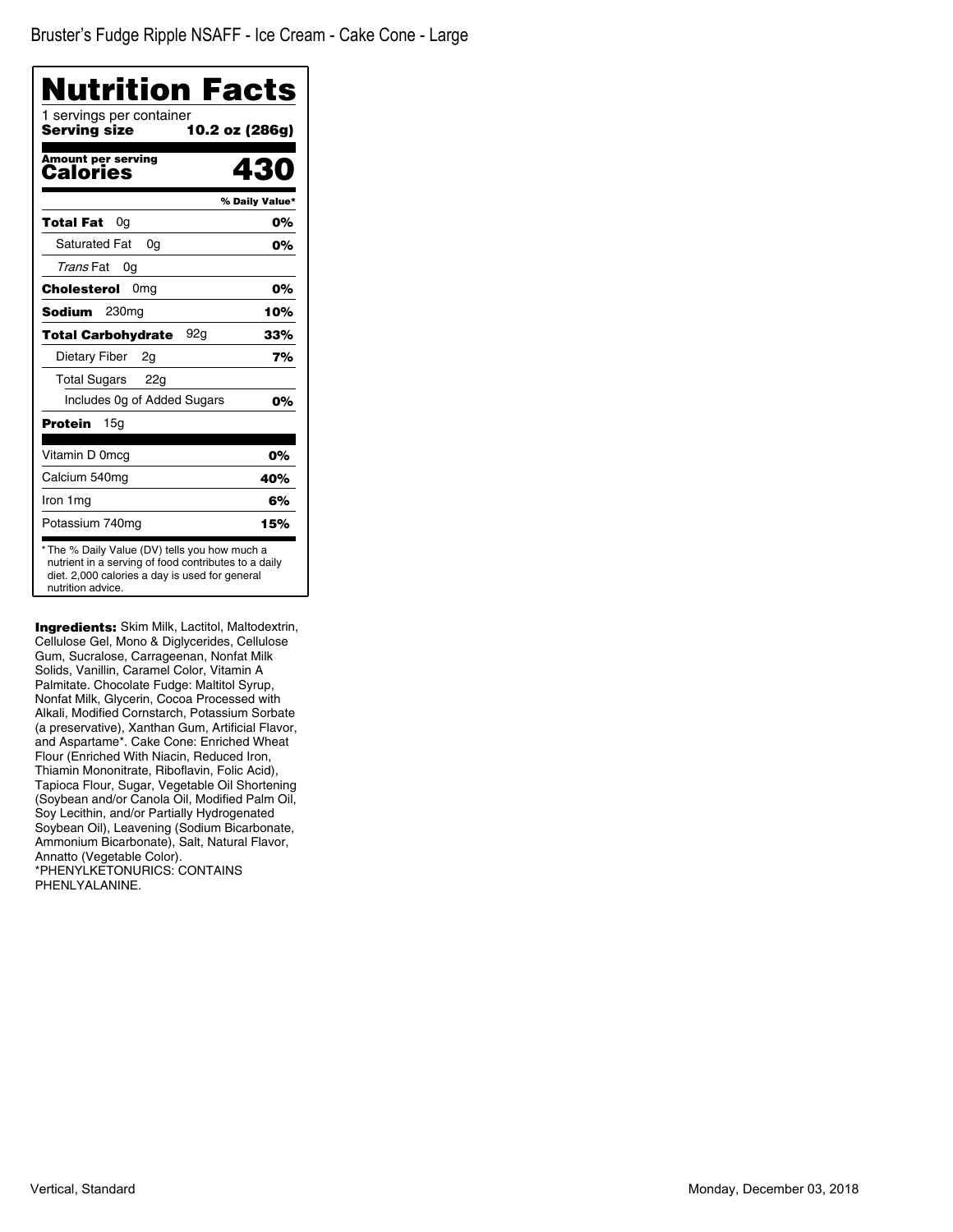Bruster's Fudge Ripple NSAFF - Ice Cream - Dish - Kids

| <b>Nutrition Facts</b>                                                                                                                                                      |                |
|-----------------------------------------------------------------------------------------------------------------------------------------------------------------------------|----------------|
| 1 servings per container<br>Serving size                                                                                                                                    | 2.5 oz (70g)   |
| <b>Amount per serving</b><br>Calories                                                                                                                                       | IOO            |
|                                                                                                                                                                             | % Daily Value* |
| <b>Total Fat</b><br>0a                                                                                                                                                      | 0%             |
| <b>Saturated Fat</b><br>0a                                                                                                                                                  | 0%             |
| Trans Fat<br>0g                                                                                                                                                             |                |
| Cholesterol<br>0 <sub>mg</sub>                                                                                                                                              | 0%             |
| Sodium<br>55 <sub>mg</sub>                                                                                                                                                  | 2%             |
| <b>Total Carbohydrate</b><br>22g                                                                                                                                            | 8%             |
| Dietary Fiber<br>0g                                                                                                                                                         | 0%             |
| <b>Total Sugars</b><br>5g                                                                                                                                                   |                |
| Includes 0g of Added Sugars                                                                                                                                                 | 0%             |
| Protein<br>4g                                                                                                                                                               |                |
| Vitamin D 0mcg                                                                                                                                                              | 0%             |
| Calcium 140mq                                                                                                                                                               | 10%            |
| Iron 0mg                                                                                                                                                                    | 0%             |
| Potassium 180mg                                                                                                                                                             | 4%             |
| * The % Daily Value (DV) tells you how much a<br>nutrient in a serving of food contributes to a daily<br>diet. 2,000 calories a day is used for general<br>nutrition advice |                |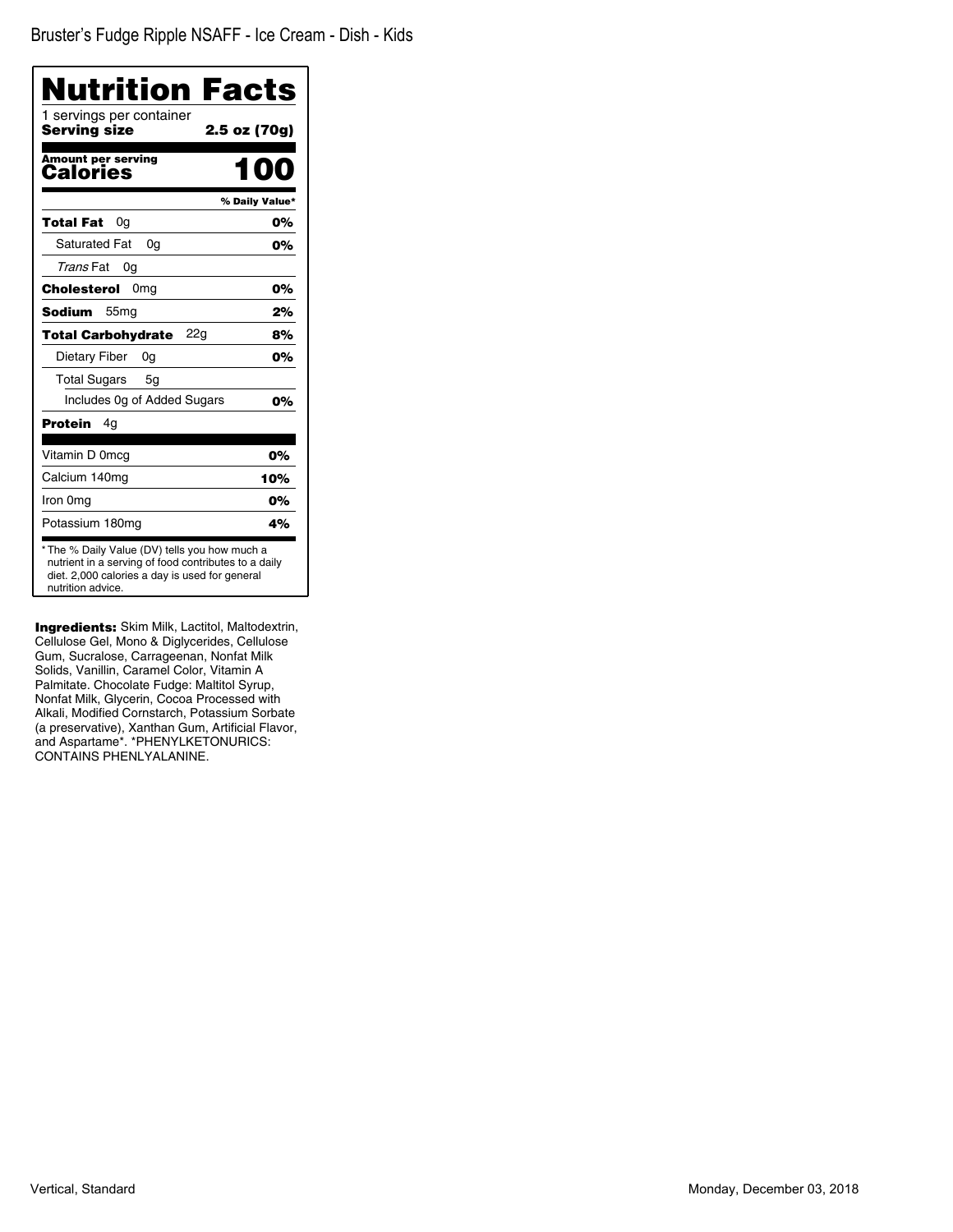Bruster's Fudge Ripple NSAFF - Ice Cream - Dish - Small

| Nutrition Facts                                                                                                                                                              |                |
|------------------------------------------------------------------------------------------------------------------------------------------------------------------------------|----------------|
| 1 servings per container<br><b>Serving size</b>                                                                                                                              | 5 oz (140g)    |
| <b>Amount per serving</b><br>Calories                                                                                                                                        | mo             |
|                                                                                                                                                                              | % Daily Value* |
| Total Fat<br>0g                                                                                                                                                              | 0%             |
| <b>Saturated Fat</b><br>0a                                                                                                                                                   | 0%             |
| Trans Fat<br>0g                                                                                                                                                              |                |
| 0 <sub>mq</sub><br><b>Cholesterol</b>                                                                                                                                        | 0%             |
| <b>Sodium</b><br>110 <sub>mg</sub>                                                                                                                                           | 5%             |
| 43a<br><b>Total Carbohydrate</b>                                                                                                                                             | 16%            |
| Dietary Fiber<br><1a                                                                                                                                                         | 4%             |
| <b>Total Sugars</b><br>11g                                                                                                                                                   |                |
| Includes Og of Added Sugars                                                                                                                                                  | 0%             |
| <b>Protein</b><br>7g                                                                                                                                                         |                |
| Vitamin D 0mcg                                                                                                                                                               | 0%             |
| Calcium 270mg                                                                                                                                                                | 20%            |
| Iron 0.4mg                                                                                                                                                                   | 2%             |
| Potassium 370mg                                                                                                                                                              | 8%             |
| * The % Daily Value (DV) tells you how much a<br>nutrient in a serving of food contributes to a daily<br>diet. 2,000 calories a day is used for general<br>nutrition advice. |                |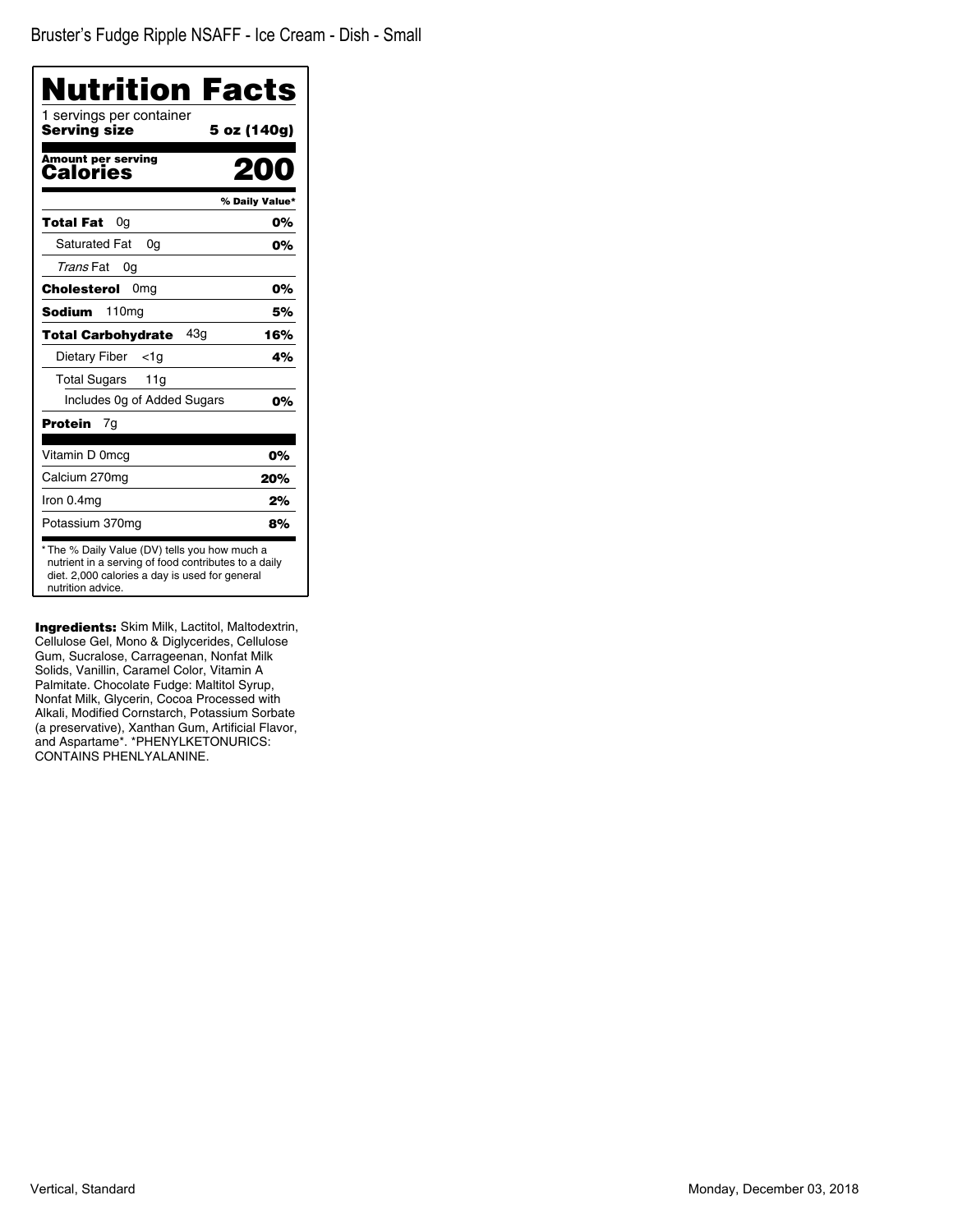Bruster's Fudge Ripple NSAFF - Ice Cream - Dish - Regular

| Nutrition Facts                                                                                                                                                              |                |
|------------------------------------------------------------------------------------------------------------------------------------------------------------------------------|----------------|
| 1 servings per container<br>Servina size<br>7.5 oz (210g)                                                                                                                    |                |
| <b>Amount per serving</b><br>Calories                                                                                                                                        | 300            |
|                                                                                                                                                                              | % Daily Value* |
| Total Fat<br>0g                                                                                                                                                              | 0%             |
| <b>Saturated Fat</b><br>0q                                                                                                                                                   | 0%             |
| Trans Fat<br>0g                                                                                                                                                              |                |
| 0 <sub>mg</sub><br>Cholesterol                                                                                                                                               | 0%             |
| 170 <sub>mg</sub><br>Sodium                                                                                                                                                  | 7%             |
| 65a<br>Total Carbohydrate                                                                                                                                                    | 24%            |
| Dietary Fiber<br>1g                                                                                                                                                          | 4%             |
| <b>Total Sugars</b><br>16 <sub>q</sub>                                                                                                                                       |                |
| Includes 0g of Added Sugars                                                                                                                                                  | 0%             |
| Protein<br>11g                                                                                                                                                               |                |
| Vitamin D 0mcg                                                                                                                                                               | 0%             |
| Calcium 410mg                                                                                                                                                                | 30%            |
| Iron 0.7mg                                                                                                                                                                   | 4%             |
| Potassium 550mg                                                                                                                                                              | 10%            |
| * The % Daily Value (DV) tells you how much a<br>nutrient in a serving of food contributes to a daily<br>diet. 2,000 calories a day is used for general<br>nutrition advice. |                |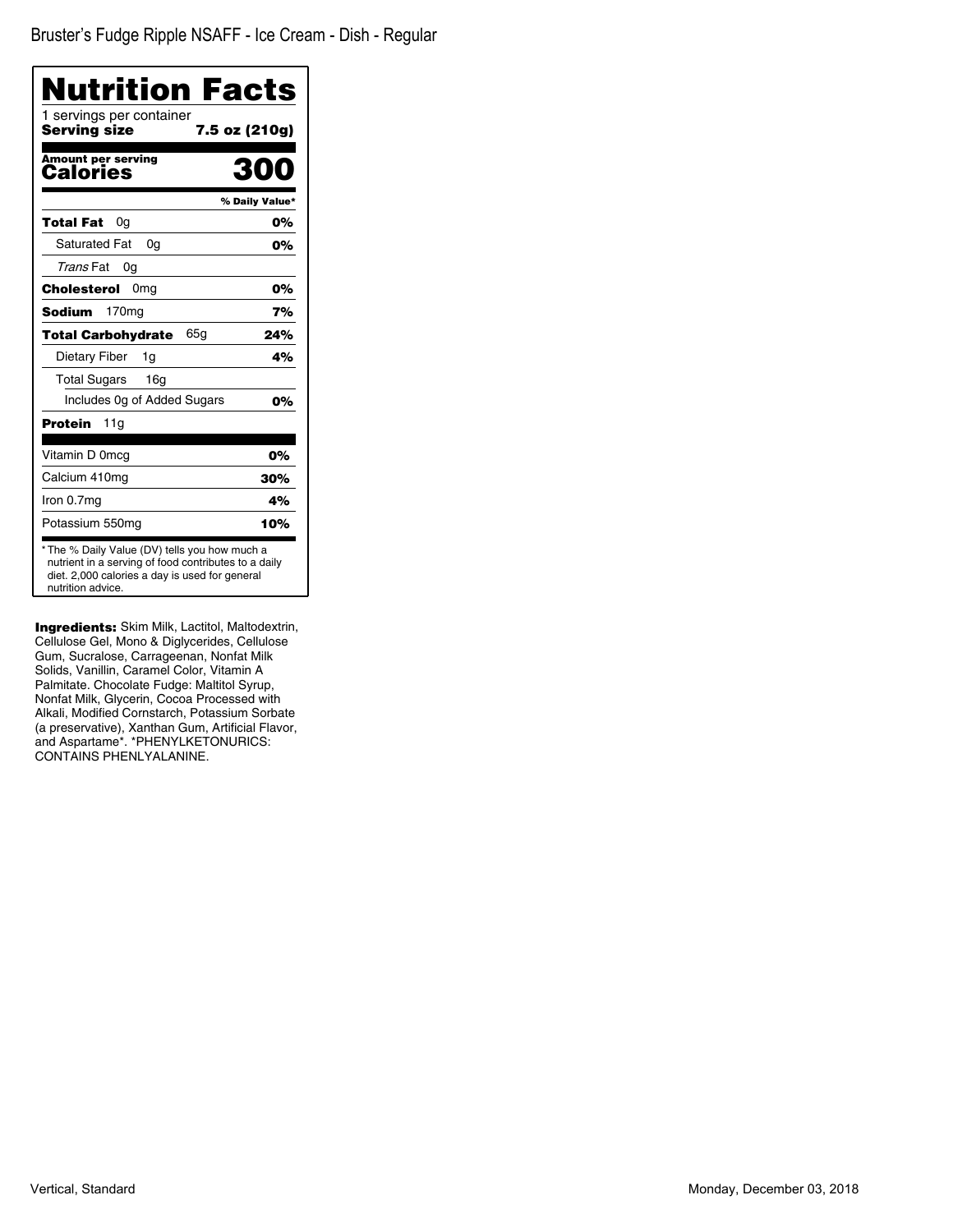Bruster's Fudge Ripple NSAFF - Ice Cream - Dish - Large

| Nutrition Facts                                                                                                                                                              |                |
|------------------------------------------------------------------------------------------------------------------------------------------------------------------------------|----------------|
| 1 servings per container<br>Servina size<br>10 oz (280g)                                                                                                                     |                |
| <b>Amount per serving</b><br>Calories                                                                                                                                        | 410            |
|                                                                                                                                                                              | % Daily Value* |
| Total Fat<br>0g                                                                                                                                                              | 0%             |
| <b>Saturated Fat</b><br>0q                                                                                                                                                   | 0%             |
| Trans Fat<br>0g                                                                                                                                                              |                |
| 0 <sub>mg</sub><br>Cholesterol                                                                                                                                               | 0%             |
| Sodium<br>220mg                                                                                                                                                              | 10%            |
| 87a<br>Total Carbohydrate                                                                                                                                                    | 32%            |
| Dietary Fiber<br>2g                                                                                                                                                          | 7%             |
| Total Sugars 22g                                                                                                                                                             |                |
| Includes Og of Added Sugars                                                                                                                                                  | 0%             |
| Protein<br>14g                                                                                                                                                               |                |
| Vitamin D 0mcg                                                                                                                                                               | 0%             |
| Calcium 540mg                                                                                                                                                                | 40%            |
| Iron 1mg                                                                                                                                                                     | 6%             |
| Potassium 740mg                                                                                                                                                              | 15%            |
| * The % Daily Value (DV) tells you how much a<br>nutrient in a serving of food contributes to a daily<br>diet. 2,000 calories a day is used for general<br>nutrition advice. |                |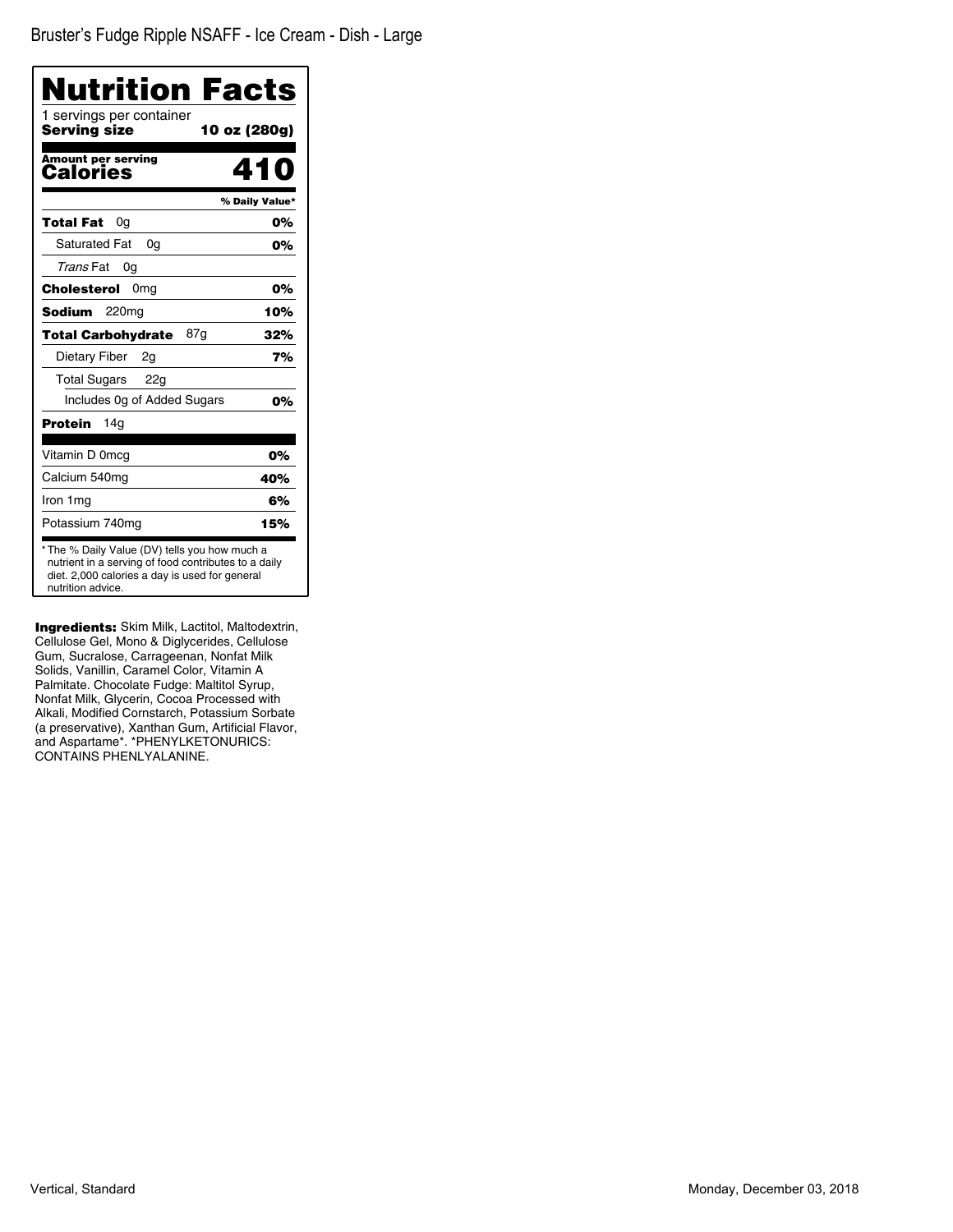| Nutrition Facts                          |                |
|------------------------------------------|----------------|
| 1 servings per container<br>Serving size | 3 oz (83g)     |
| <b>Amount per serving</b><br>Calories    | 150            |
|                                          | % Daily Value* |
| <b>Total Fat</b><br>0g                   | 0%             |
| <b>Saturated Fat</b><br>0a               | 0%             |
| Trans Fat<br>0g                          |                |
| 0 <sub>mq</sub><br>Cholesterol           | 0%             |
| <b>Sodium</b><br>75 <sub>mg</sub>        | 3%             |
| 34a<br><b>Total Carbohydrate</b>         | 12%            |
| Dietary Fiber<br>0g                      | 0%             |
| <b>Total Sugars</b><br>8g                |                |
| Includes 3g of Added Sugars              | 6%             |
| Protein<br>4g                            |                |
| Vitamin D 0mcg                           | 0%             |
| Calcium 160mg                            | 10%            |
| Iron 0.6mg                               | 4%             |
| Potassium 200mg                          | 4%             |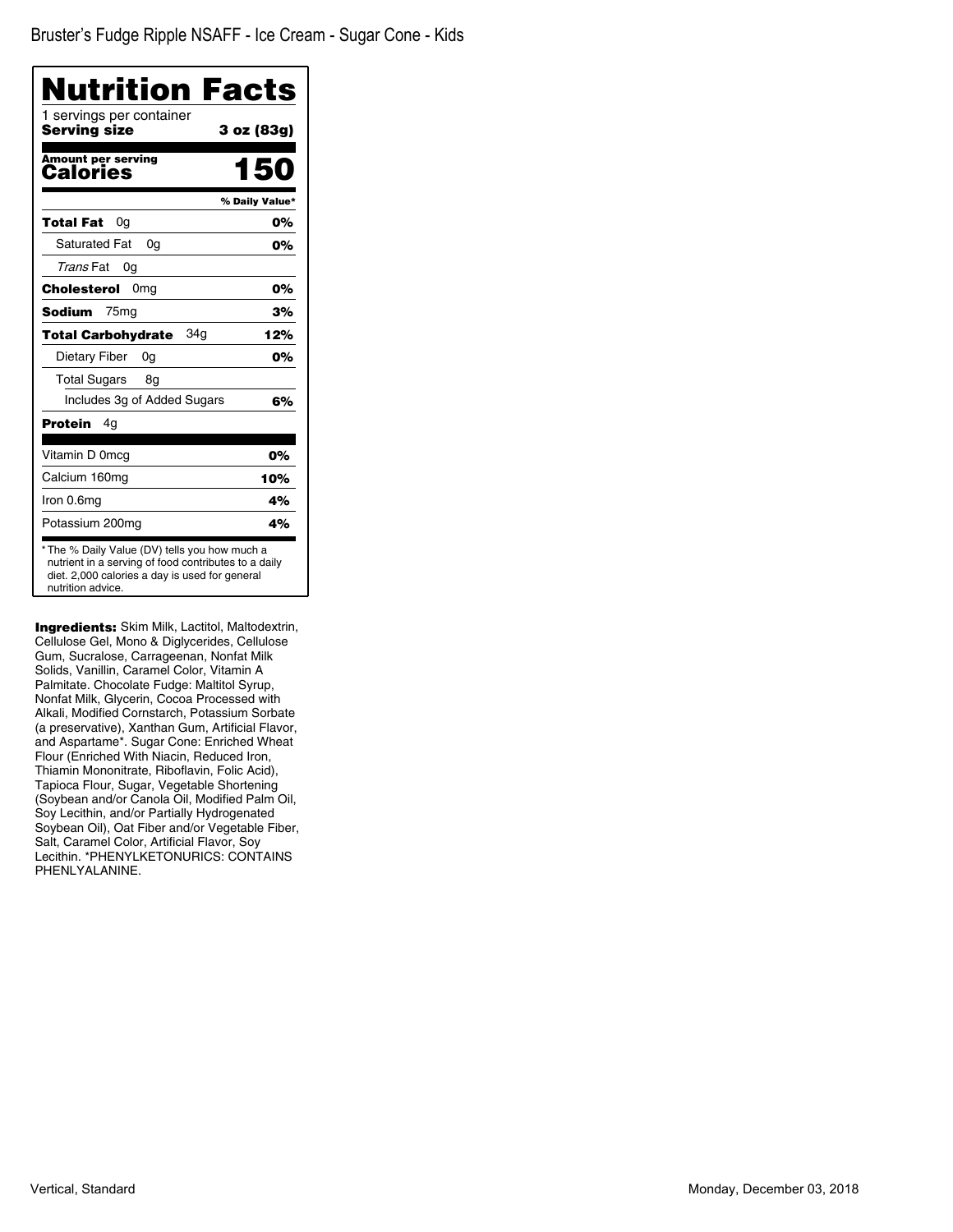| Nutrition Facts                          |                |
|------------------------------------------|----------------|
| 1 servings per container<br>Serving size | 5.5 oz (153g)  |
| <b>Amount per serving</b><br>Calories    | 260            |
|                                          | % Daily Value* |
| Total Fat<br>0g                          | 0%             |
| Saturated Fat<br>0a                      | 0%             |
| Trans Fat<br>0g                          |                |
| 0 <sub>mq</sub><br>Cholesterol           | 0%             |
| <b>Sodium</b><br>130 <sub>mg</sub>       | 6%             |
| 55q<br><b>Total Carbohydrate</b>         | 20%            |
| Dietary Fiber<br>$<$ 1g                  | 4%             |
| Total Sugars<br>14a                      |                |
| Includes 3g of Added Sugars              | 6%             |
| Protein<br>8g                            |                |
| Vitamin D 0mcg                           | 0%             |
| Calcium 290mg                            | 20%            |
| Iron 0.8mg                               | 4%             |
| Potassium 390mg                          | 8%             |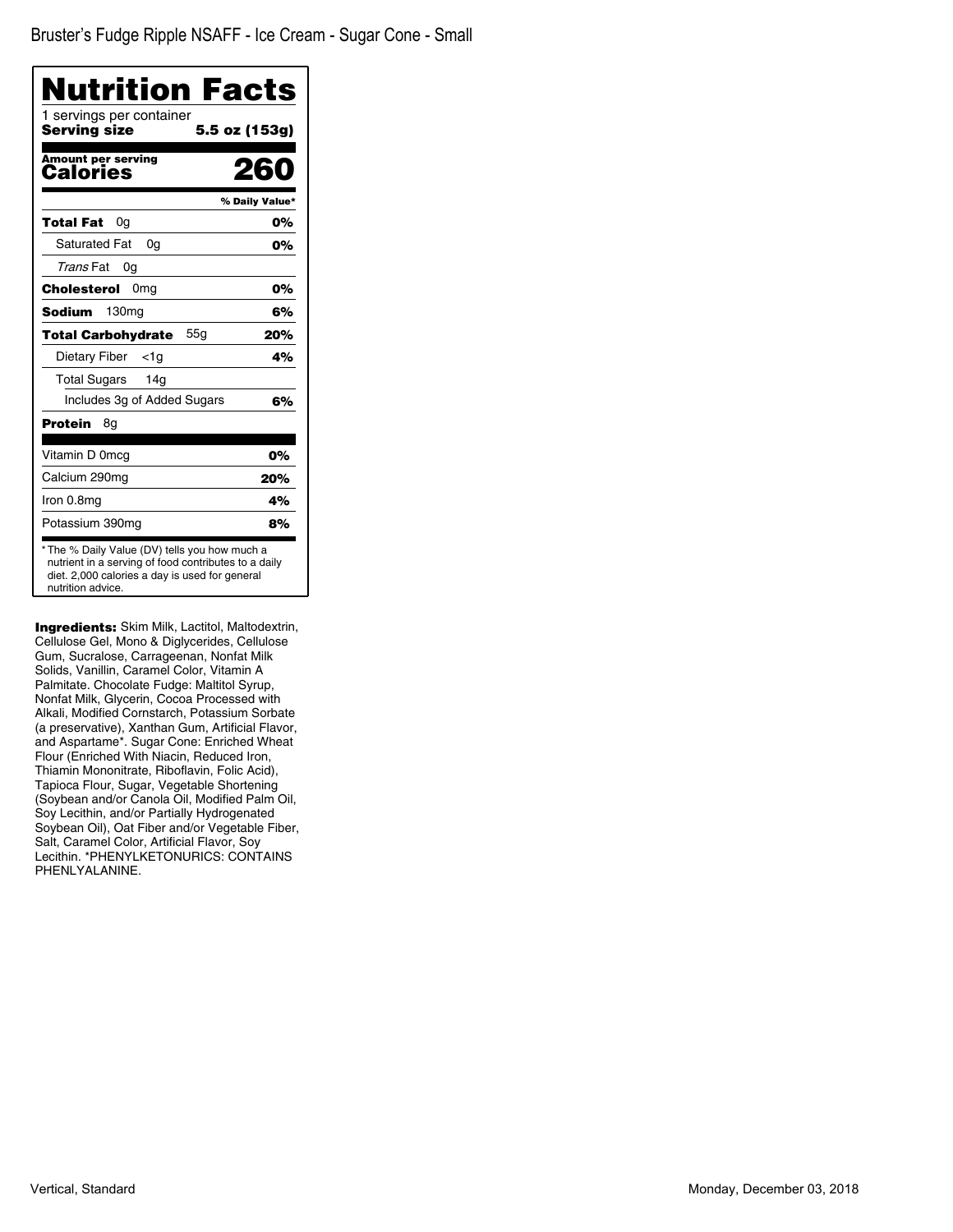| Nutrition Facts                                                                                                                                                              |                |
|------------------------------------------------------------------------------------------------------------------------------------------------------------------------------|----------------|
| 1 servings per container<br>Serving size                                                                                                                                     | 8 oz (223g)    |
| <b>Amount per serving</b><br>Calories                                                                                                                                        | 360            |
|                                                                                                                                                                              | % Daily Value* |
| Total Fat<br>0g                                                                                                                                                              | 0%             |
| <b>Saturated Fat</b><br>0a                                                                                                                                                   | 0%             |
| Trans Fat<br>0g                                                                                                                                                              |                |
| 0 <sub>mg</sub><br>Cholesterol                                                                                                                                               | 0%             |
| <b>Sodium</b><br>190 <sub>mq</sub>                                                                                                                                           | 8%             |
| 77g<br><b>Total Carbohydrate</b>                                                                                                                                             | 28%            |
| Dietary Fiber<br>1g                                                                                                                                                          | 4%             |
| <b>Total Sugars</b><br>19g                                                                                                                                                   |                |
| Includes 3g of Added Sugars                                                                                                                                                  | 6%             |
| <b>Protein</b><br>11g                                                                                                                                                        |                |
| Vitamin D 0mcg                                                                                                                                                               | 0%             |
| Calcium 430mg                                                                                                                                                                | 35%            |
| Iron 1 mg                                                                                                                                                                    | 6%             |
| Potassium 570mg                                                                                                                                                              | 10%            |
| * The % Daily Value (DV) tells you how much a<br>nutrient in a serving of food contributes to a daily<br>diet. 2,000 calories a day is used for general<br>nutrition advice. |                |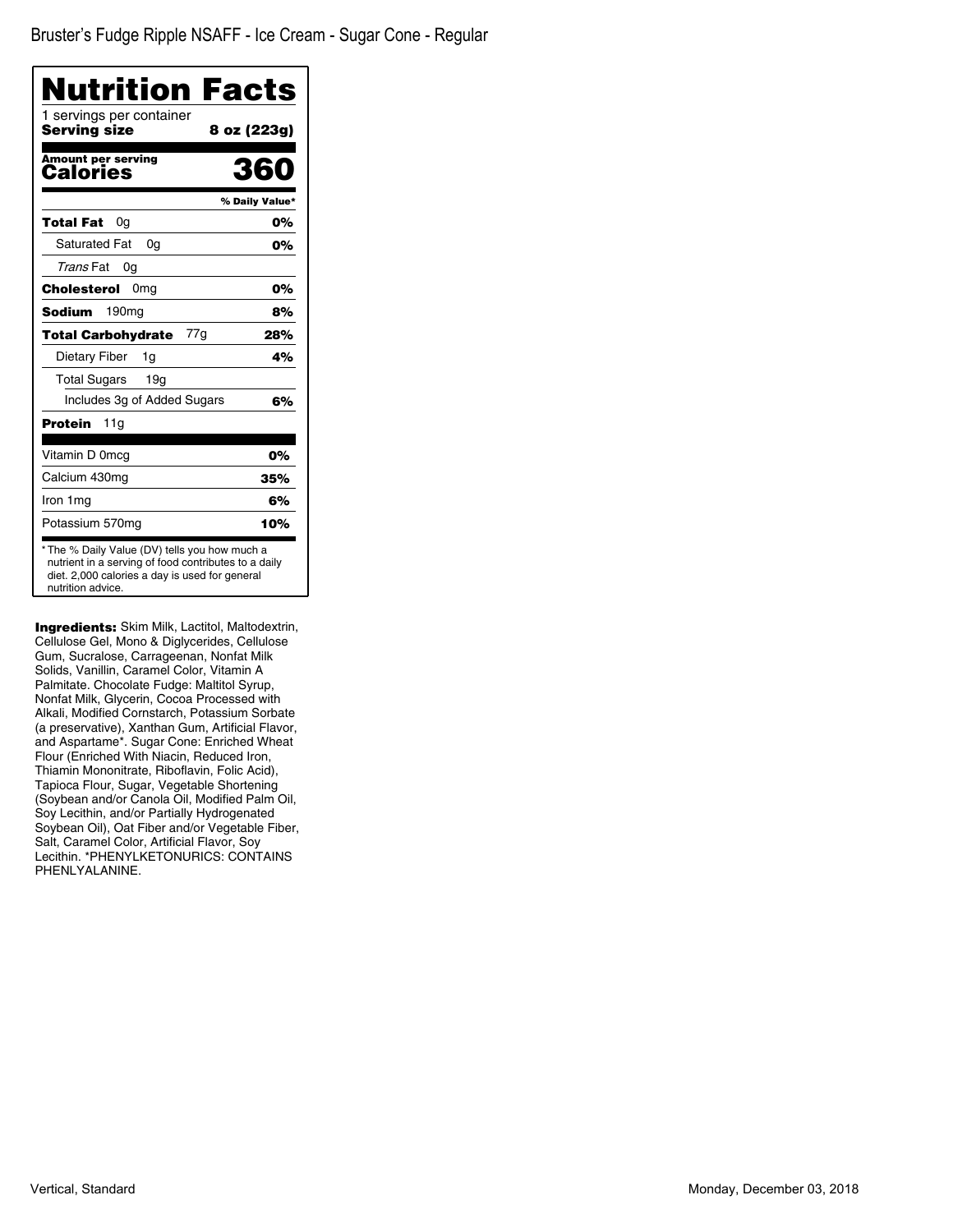| Nutrition Facts                                                                                                                                                              |                |
|------------------------------------------------------------------------------------------------------------------------------------------------------------------------------|----------------|
| 1 servings per container<br><b>Serving size</b><br>10.5 oz (293g)                                                                                                            |                |
| <b>Amount per serving</b><br>Calories                                                                                                                                        | 460            |
|                                                                                                                                                                              | % Daily Value* |
| Total Fat<br>0g                                                                                                                                                              | 0%             |
| <b>Saturated Fat</b><br>0a                                                                                                                                                   | 0%             |
| Trans Fat<br>0g                                                                                                                                                              |                |
| 0 <sub>mg</sub><br><b>Cholesterol</b>                                                                                                                                        | 0%             |
| <b>Sodium</b><br>240 <sub>mg</sub>                                                                                                                                           | 10%            |
| 99g<br><b>Total Carbohydrate</b>                                                                                                                                             | 36%            |
| Dietary Fiber<br>2q                                                                                                                                                          | 7%             |
| Total Sugars 25g                                                                                                                                                             |                |
| Includes 3g of Added Sugars                                                                                                                                                  | 6%             |
| <b>Protein</b><br>15 <sub>q</sub>                                                                                                                                            |                |
| Vitamin D 0mcg                                                                                                                                                               | 0%             |
| Calcium 560mg                                                                                                                                                                | 45%            |
| Iron 1 mg                                                                                                                                                                    | 6%             |
| Potassium 750mg                                                                                                                                                              | 15%            |
| * The % Daily Value (DV) tells you how much a<br>nutrient in a serving of food contributes to a daily<br>diet. 2,000 calories a day is used for general<br>nutrition advice. |                |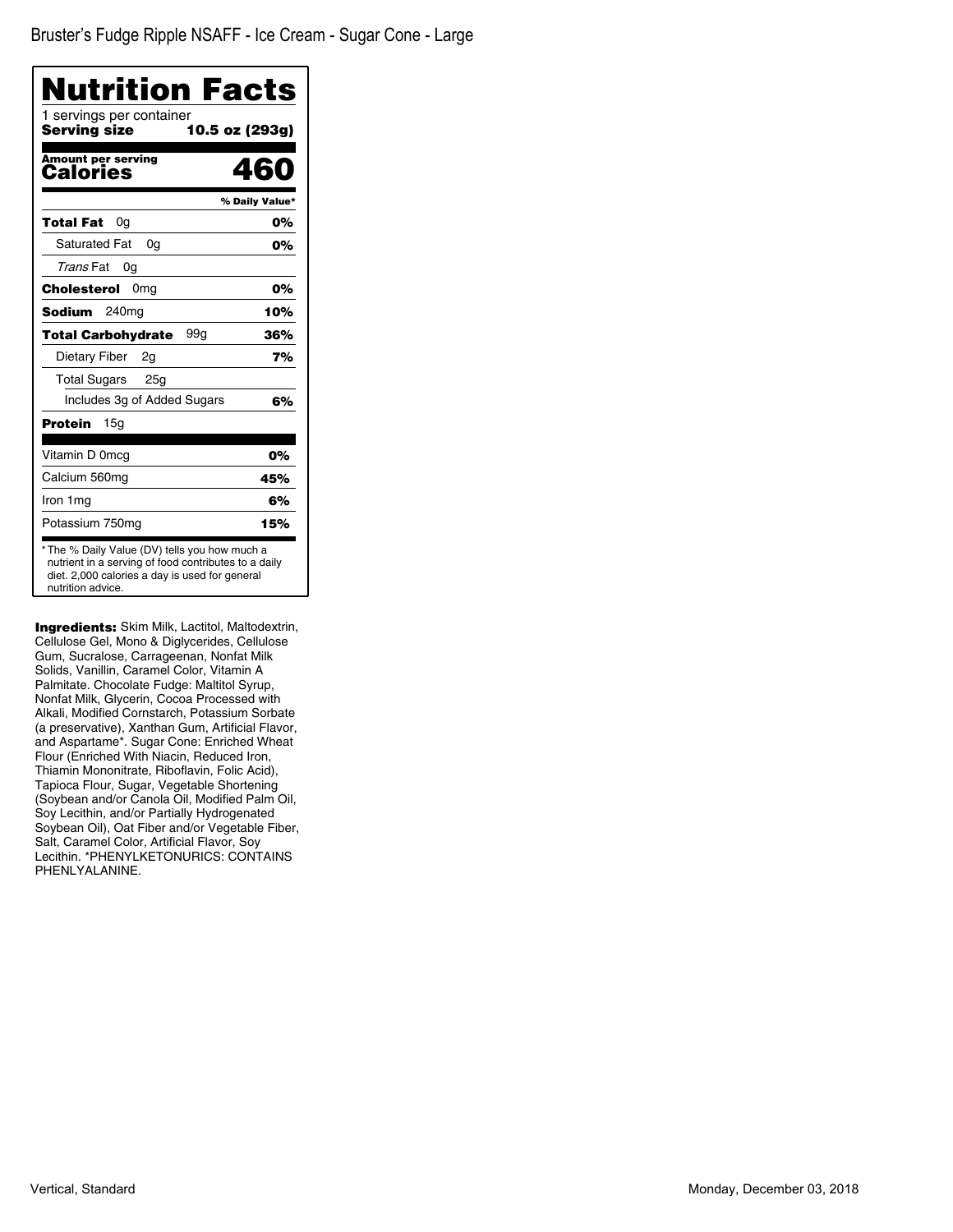| Nutrition Facts                                           |                |
|-----------------------------------------------------------|----------------|
| 1 servings per container<br>Serving size<br>3.6 oz (100g) |                |
| Amount per serving<br>Calories                            |                |
|                                                           | % Daily Value* |
| <b>Total Fat</b><br>Зq                                    | 4%             |
| <b>Saturated Fat</b><br>1g                                | 5%             |
| Trans Fat<br>0g                                           |                |
| 10 <sub>mg</sub><br>Cholesterol                           | 3%             |
| Sodium<br>55 <sub>mg</sub>                                | 2%             |
| 45a<br><b>Total Carbohydrate</b>                          | 16%            |
| Dietary Fiber<br>0a                                       | 0%             |
| <b>Total Sugars</b><br>16q                                |                |
| Includes 10g of Added Sugars                              | 20%            |
| Protein<br>5g                                             |                |
| Vitamin D 0mcg                                            | 0%             |
| Calcium 140mg                                             | 10%            |
| Iron 0.8mg                                                | 4%             |
| Potassium 180mg                                           | 4%             |

Ingredients: Skim Milk, Lactitol, Maltodextrin, Cellulose Gel, Mono & Diglycerides, Cellulose Gum, Sucralose, Carrageenan, Nonfat Milk Solids, Vanillin, Caramel Color, Vitamin A Palmitate. Chocolate Fudge: Maltitol Syrup, Nonfat Milk, Glycerin, Cocoa Processed with Alkali, Modified Cornstarch, Potassium Sorbate (a preservative), Xanthan Gum, Artificial Flavor, and Aspartame\*. Waffle Cone: Enriched Bleached Wheat Flour (Enriched With Niacin, Reduced Iron, Thiamin Mononitrate, Riboflavin, Folic Acid), Sugar, Vegetable Shortening (Partially Hydrogenated Soybean and Cottonseed Oils), Whole Egg, Artificial Flavor (Including Maltodextrin, Modified Cornstarch, Butter, Buttermilk), Dextrose, Soy Lecithin, Artificial Vanilla Flavor. \*PHENYLKETONURICS: CONTAINS PHENLYALANINE.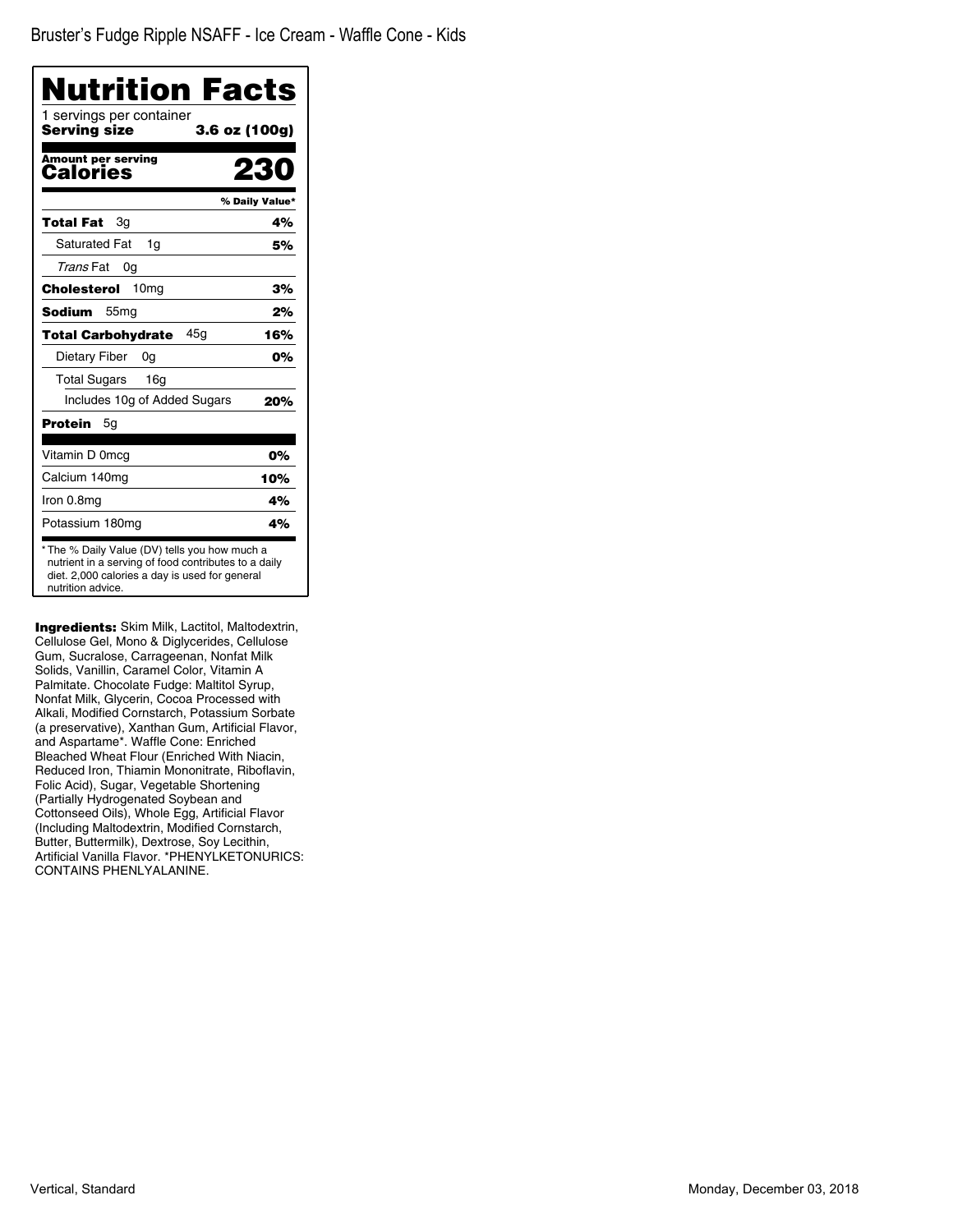| Nutrition Facts                          |                |
|------------------------------------------|----------------|
| 1 servings per container<br>Serving size | 6.1 oz (170g)  |
| <b>Amount per serving</b><br>Calories    | 330            |
|                                          | % Daily Value* |
| 3.5g<br>Total Fat                        | 4%             |
| <b>Saturated Fat</b><br>1q               | 5%             |
| Trans Fat<br>0g                          |                |
| 10 <sub>mg</sub><br>Cholesterol          | 3%             |
| <b>Sodium</b><br>110mg                   | 5%             |
| 66g<br><b>Total Carbohydrate</b>         | 24%            |
| Dietary Fiber<br>$<$ 1g                  | 4%             |
| <b>Total Sugars</b><br>21g               |                |
| Includes 10g of Added Sugars             | 20%            |
| Protein<br>9g                            |                |
| Vitamin D 0mcg                           | 0%             |
| Calcium 270mg                            | 20%            |
| Iron 1 mg                                | 6%             |
| Potassium 370mg                          | 8%             |

Ingredients: Skim Milk, Lactitol, Maltodextrin, Cellulose Gel, Mono & Diglycerides, Cellulose Gum, Sucralose, Carrageenan, Nonfat Milk Solids, Vanillin, Caramel Color, Vitamin A Palmitate. Chocolate Fudge: Maltitol Syrup, Nonfat Milk, Glycerin, Cocoa Processed with Alkali, Modified Cornstarch, Potassium Sorbate (a preservative), Xanthan Gum, Artificial Flavor, and Aspartame\*. Waffle Cone: Enriched Bleached Wheat Flour (Enriched With Niacin, Reduced Iron, Thiamin Mononitrate, Riboflavin, Folic Acid), Sugar, Vegetable Shortening (Partially Hydrogenated Soybean and Cottonseed Oils), Whole Egg, Artificial Flavor (Including Maltodextrin, Modified Cornstarch, Butter, Buttermilk), Dextrose, Soy Lecithin, Artificial Vanilla Flavor. \*PHENYLKETONURICS: CONTAINS PHENLYALANINE.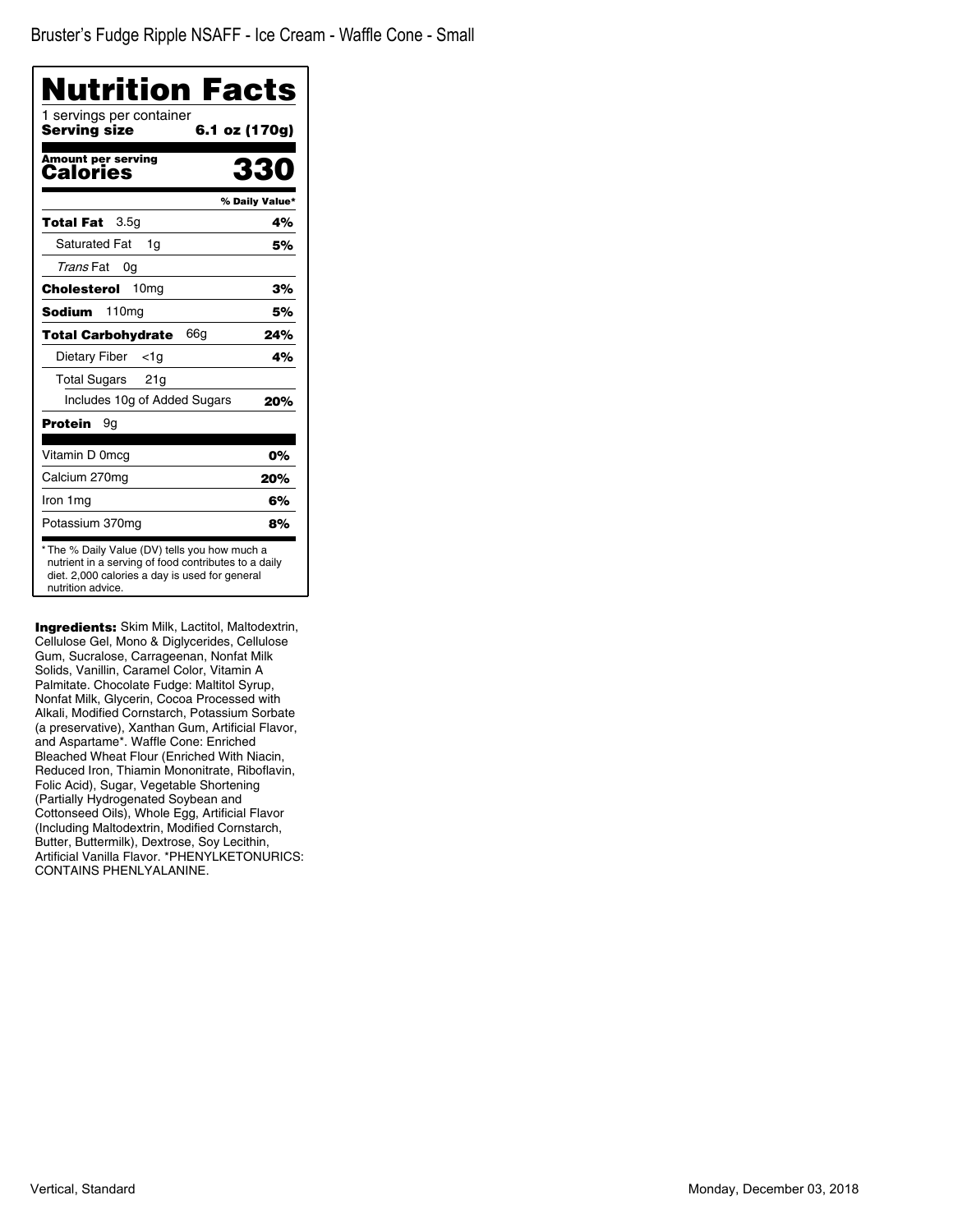| Nutrition Facts                          |                |
|------------------------------------------|----------------|
| 1 servings per container<br>Serving size | 8.6 oz (240g)  |
| <b>Amount per serving</b><br>Calories    | 430            |
|                                          | % Daily Value* |
| Total Fat<br>3.5 <sub>q</sub>            | 4%             |
| Saturated Fat<br>1q                      | 5%             |
| Trans Fat<br>0g                          |                |
| 10 <sub>mq</sub><br>Cholesterol          | 3%             |
| <b>Sodium</b><br>170 <sub>mg</sub>       | 7%             |
| 88g<br><b>Total Carbohydrate</b>         | 32%            |
| Dietary Fiber<br>1g                      | 4%             |
| <b>Total Sugars</b><br>26g               |                |
| Includes 10g of Added Sugars             | 20%            |
| Protein<br>12g                           |                |
| Vitamin D 0mcg                           | 0%             |
| Calcium 410mg                            | 30%            |
| Iron 1 mg                                | 6%             |
| Potassium 550mg                          | 10%            |

Ingredients: Skim Milk, Lactitol, Maltodextrin, Cellulose Gel, Mono & Diglycerides, Cellulose Gum, Sucralose, Carrageenan, Nonfat Milk Solids, Vanillin, Caramel Color, Vitamin A Palmitate. Chocolate Fudge: Maltitol Syrup, Nonfat Milk, Glycerin, Cocoa Processed with Alkali, Modified Cornstarch, Potassium Sorbate (a preservative), Xanthan Gum, Artificial Flavor, and Aspartame\*. Waffle Cone: Enriched Bleached Wheat Flour (Enriched With Niacin, Reduced Iron, Thiamin Mononitrate, Riboflavin, Folic Acid), Sugar, Vegetable Shortening (Partially Hydrogenated Soybean and Cottonseed Oils), Whole Egg, Artificial Flavor (Including Maltodextrin, Modified Cornstarch, Butter, Buttermilk), Dextrose, Soy Lecithin, Artificial Vanilla Flavor. \*PHENYLKETONURICS: CONTAINS PHENLYALANINE.